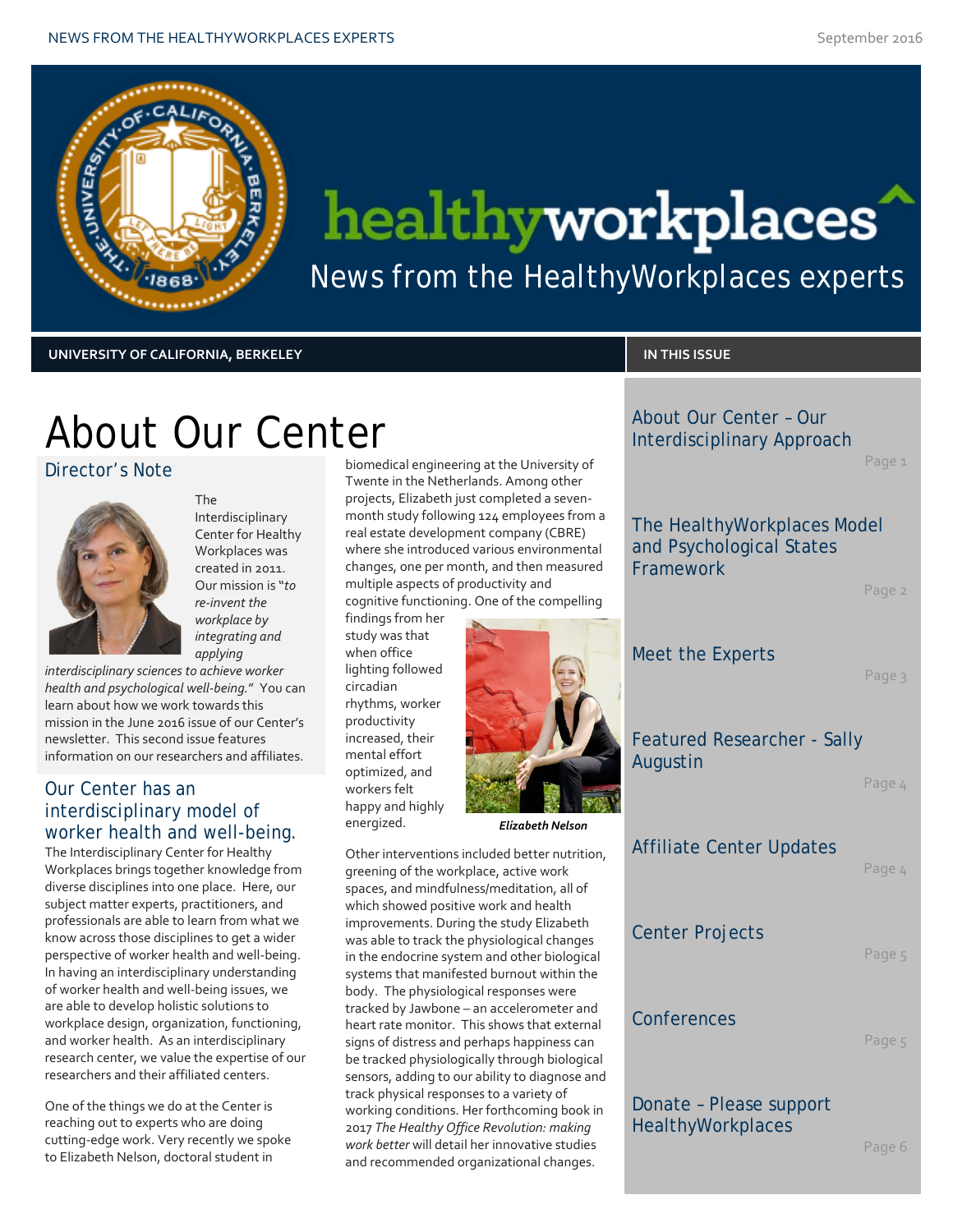## The HealthyWorkplaces Model

Our fundamental proposition is that worker health and well-being is built on an understanding of the interaction between the worker and his or her work and workplace - specifically, how the work and workplace affect a worker's basic physical and psychological needs. We are advocating for a shift from single variable models of wellness to an interdisciplinary model of well-being that focuses on physical and psychological states that correlate with and give rise to sustainable worker health and well-being. The HealthyWorkplaces Model emphasizes that improved outcomes are a direct result of positive changes in individuals' physical and psychological states. We want to create positive psychological states within our workforces as these states produce physical and psychological outcomes that are good for people and for organizations.





## The Psychological States Framework

As a result of our extensive and selective literature search, we have constructed a framework of well-being that posits a number of psychological states that correlate with well-being. Positive emotions are a central component of the framework and through which we ultimately experience well-being and build resilience. Positive emotions broaden our capabilities in the present and build social, physical, psychological, and emotional resources for the future. They also buffer us against the harmful effects of stress and help us recover more quickly.

*HealthyWorkplaces Psychological States Framework*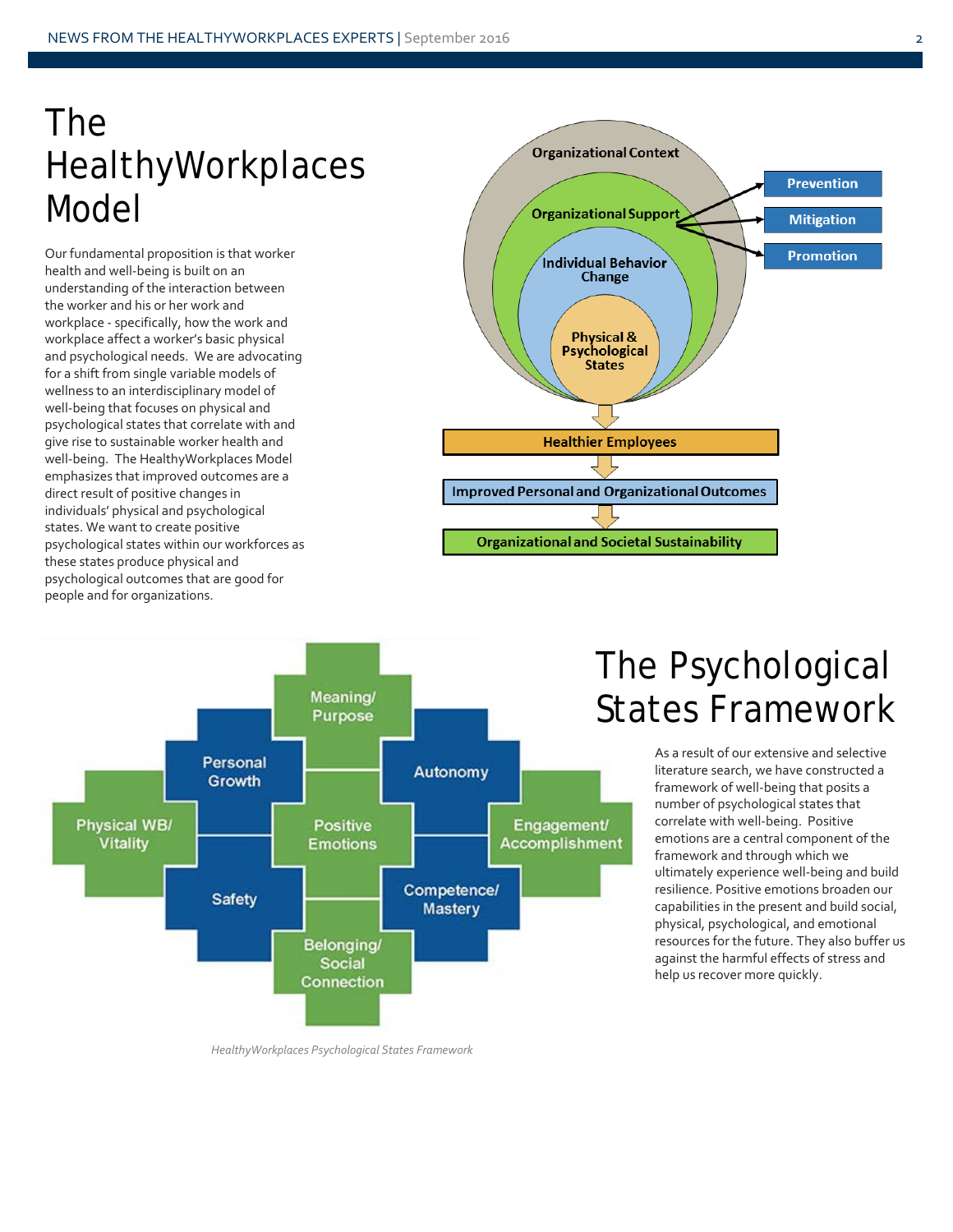#### **ASSOCIATED CENTERS**

*The following organizations support HealthyWorkplaces' mission by providing operational support, collaborating on research, or providing expert consultation.*

### **THE CENTER FOR INFORMATION TECHNOLOGY RESEARCH IN THE INTEREST OF SOCIETY (CITRIS)**

**INSTITUTE FOR RESEARCH ON LABOR AND EMPLOYMENT (IRLE)**

**THE CENTER FOR OCCUPATIONAL AND ENVIRONMENTAL HEALTH (COEH)**

### **LABOR OCCUPATIONAL HEALTH PROGRAM (LOHP)**

**CENTER FOR THE BUILT ENVIRONMENT**

**THE BERKELEY POPULATION CENTER**

### **THE BERKELEY FOOD INSTITUTE**

### **THE GREATER GOOD SCIENCE CENTER**

**BERKELEY WELLNESS LETTER**

**NUTRITION POLICY INSTITUTE**

### **HEALTH RESEARCH FOR ACTION**



### Meet the Experts

### Cristina Banks, PhD



Dr. Banks is Director of the Interdisciplinary Center for Healthy Workplaces. In collaboration with Dr. Sheldon Zedeck, Dr. Banks leads a team of 30 researchers spanning

multiple disciplines and 20+ affiliates in collecting and integrating known scientific findings and creating new research programs to advance our knowledge in this area. Dr. Banks brings her 35 years of experience in consulting and studies of work and organizational processes to the Interdisciplinary Team. She is a skilled facilitator, a nationally-recognized expert in employment law compliance, and a strategic leader in the development and implementation of large-scale projects. She is also a Senior Lecturer at the Haas School of Business.

### Sheldon Zedeck, PhD



Dr. Zedeck, Associate Director of the Interdisciplinary Center for Healthy Workplaces, Professor Emeritus of Psychology and former Vice Provost of Faculty for UCB, has nearly 50 years of experience as an

academic and practitioner focused on workplace issues. He has published research on a variety of topics including employment discrimination, work/life balance, performance management, and employment law compliance. He has served as an advisor to government and state agencies such as the US Department of Justice, Department of Labor, and the Department of State. He has also advised many organizations and testified in numerous legal cases in an effort to reverse adverse impact against minorities.

### Interdisciplinary Team

The HealthyWorkplaces team members collaborate to develop and research the most effective workplace elements and practices that promote worker health and well-being. Team members also collaborate to integrate these elements for more effective and sustained positive outcomes in workers and organizations.

- ◆ Arthur Giacalone, PhD; Consulting Expert
- ◆ Michael Pearn, PhD; Consulting Expert
- Caitlin DeClercq, MS; UC Berkeley College of Environmental Design
- Isabelle Thibau, MPH; UC Berkeley HealthyWorkplaces
- **❖** Christina Maslach, PhD; UC Berkeley Department of Psychology
- David Lindeman, PhD; UC Berkeley Center for Information Technology Research in the Interest of Society, Center for Technology and Aging
- ◆ David Rempel, MD, PhD; UC Berkeley Department of Bioengineering; UCSF Department of Medicine
- Ed Yelin, PhD; UCSF School of Medicine
- Gail Brager, PhD; UC Berkeley College of Environmental Design, Center for the Built Environment
- Galen Cranz, PhD; UC Berkeley College of Environmental Design
- Gervais Tompkin, AIA, LEED AP; Gensler
- Jane Mauldon, PhD; UC Berkeley Goldman School of Public Policy
- John Swartzberg, MD, FACP; UC Berkeley School of Public Health; UCSF School of Medicine
- ❖ Ken Jacobs; UC Berkeley Labor Center
- ❖ Kristine Madsen, MD, MPH; UC Berkeley School of Public Health
- Laura Stock, MPH; UC Berkeley Labor Occupational Health Program
- ◆ Max Pittman; UC Berkeley HealthyWorkplaces
- Peiyi Ko, PhD, CPE; KoCreation Design
- Sally Augustin, PhD; Design with Science
- Stephen Shortell, PhD, MPH, MBA; UC Berkeley School of Public Health
- Steve Hargis, MCRw; Woods Bagot
- ❖ Sylvia Guendelman, PhD, MSW; UC Berkeley School of Public Health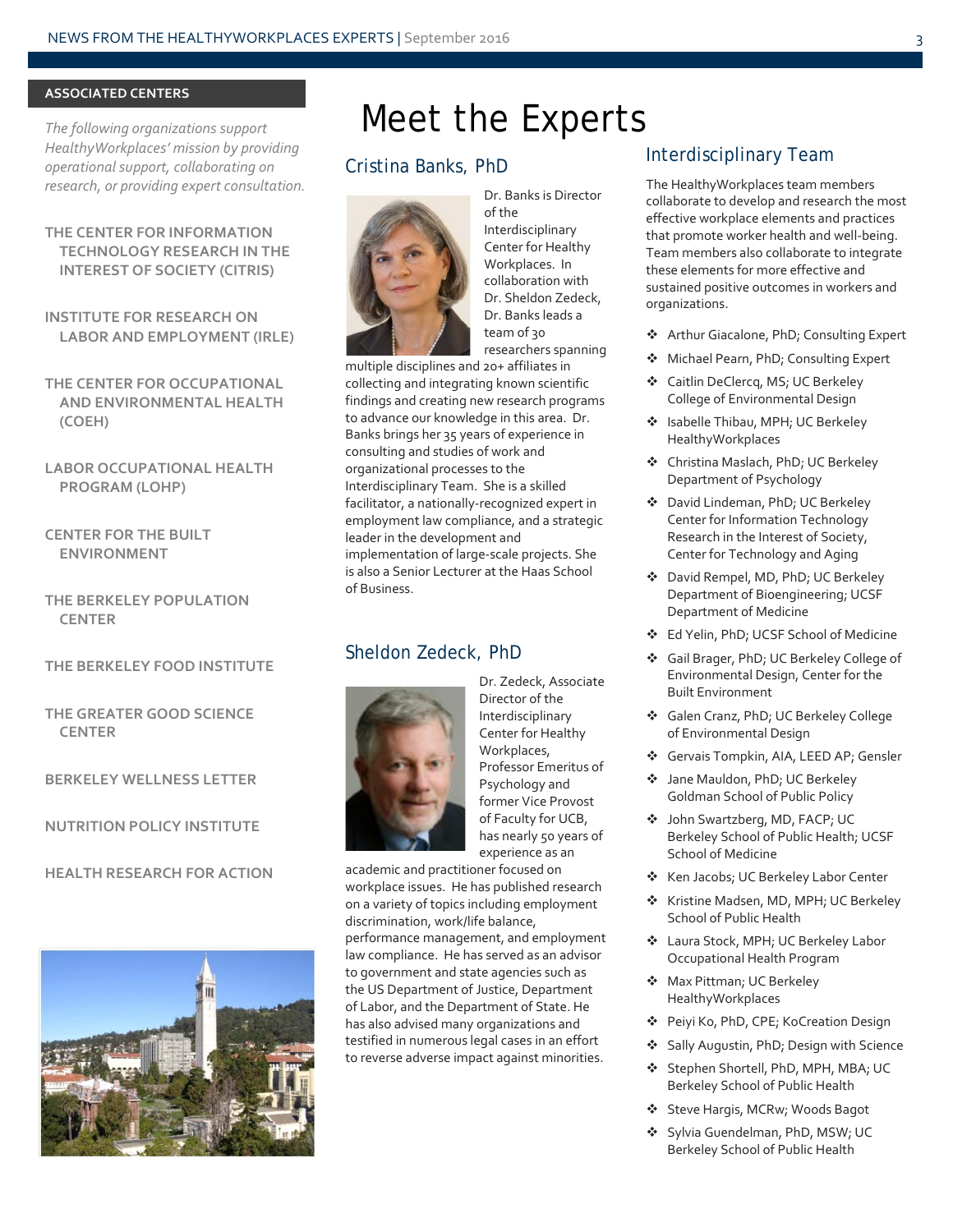## Researcher – Dr. Sally Augustin

# Featured Affiliated Center Updates



We are pleased to feature our Interdisciplinary Team member Dr. Sally Augustin in This quarter's newsletter. Dr. Augustin has been long affiliated with the Center as a researcher and joined us as a full expert consultant in July 2016.

As the founder and a principal at Design with Science, Dr. Augustin is concerned with the design of space and the objects in it. She is a practicing environmental psychologist and specializes in person-centered design. Her work involves applying the most recent scientific research in psychology to her practice.

Dr. Augustin teams well with HealthyWorkplaces as a contributor to our research and as an expert practitioner in environmental psychology. Her role in our interdisciplinary research team is to provide expert knowledge in the realm of environmental design research. We are extremely pleased to have her join our Center as an expert consultant and to help us and our interdisciplinary team weave together the research from environmental psychology with research in other and related fields. Our success relies on the knowledge from many disciplines to create integrated solutions for workplace health.

She is involved with several ongoing and planned research projects, including a literature review of what is known in environmental design research in workplace health and well-being and has attended many meetings and conferences with the HealthyWorkplaces team, including our own mixers.

### Institute for Research on Labor and Employment (IRLE)

Danny Yagan of IRLE released a policy brief in September on the effects of the Great Recession on employment rates. Unemployment can have a negative effect on the health and well-being of workers. The brief discusses the impact of geographic location of firms and workers, and the impact of location on employment and distribution on unemployment rates. Learn more about Danny Yagan's analysis of the trends in the labor market at

<http://www.irle.berkeley.edu/policybriefs/>

### Center for Occupational and Environmental Health (COEH)

COEH has announced several articles and updates on their research and work, including spotlights on research to practice – examples of research in the field of occupational health with an impact. Visit their website a[t http://coeh.berkeley.edu/](http://coeh.berkeley.edu/) 

### Labor Occupational Health Program (LOHP)

LOHP recently issued a new report with recommendations for reducing risk of sexual harassment among night workers, like janitors and security officers. This report found that these workers are particularly vulnerable to sexual harassment and recommendations include policies, improving regulatory systems, and outreach to these worker populations. You can read this report a[t http://lohp.org/wp](http://lohp.org/wp-content/uploads/2016/05/The-Perfect-Storm.pdf)[content/uploads/2016/05/The-Perfect-](http://lohp.org/wp-content/uploads/2016/05/The-Perfect-Storm.pdf)[Storm.pdf](http://lohp.org/wp-content/uploads/2016/05/The-Perfect-Storm.pdf)

### Center for the Built Environment (CBE)

In recent news, a research team led by the CBE are investigating integrating "smart" fans and communicating thermostats, and evaluating the effects on comfort and energy savings. You can see this and other CBE news a[t http://www.cbe.berkeley.edu/](http://www.cbe.berkeley.edu/) 







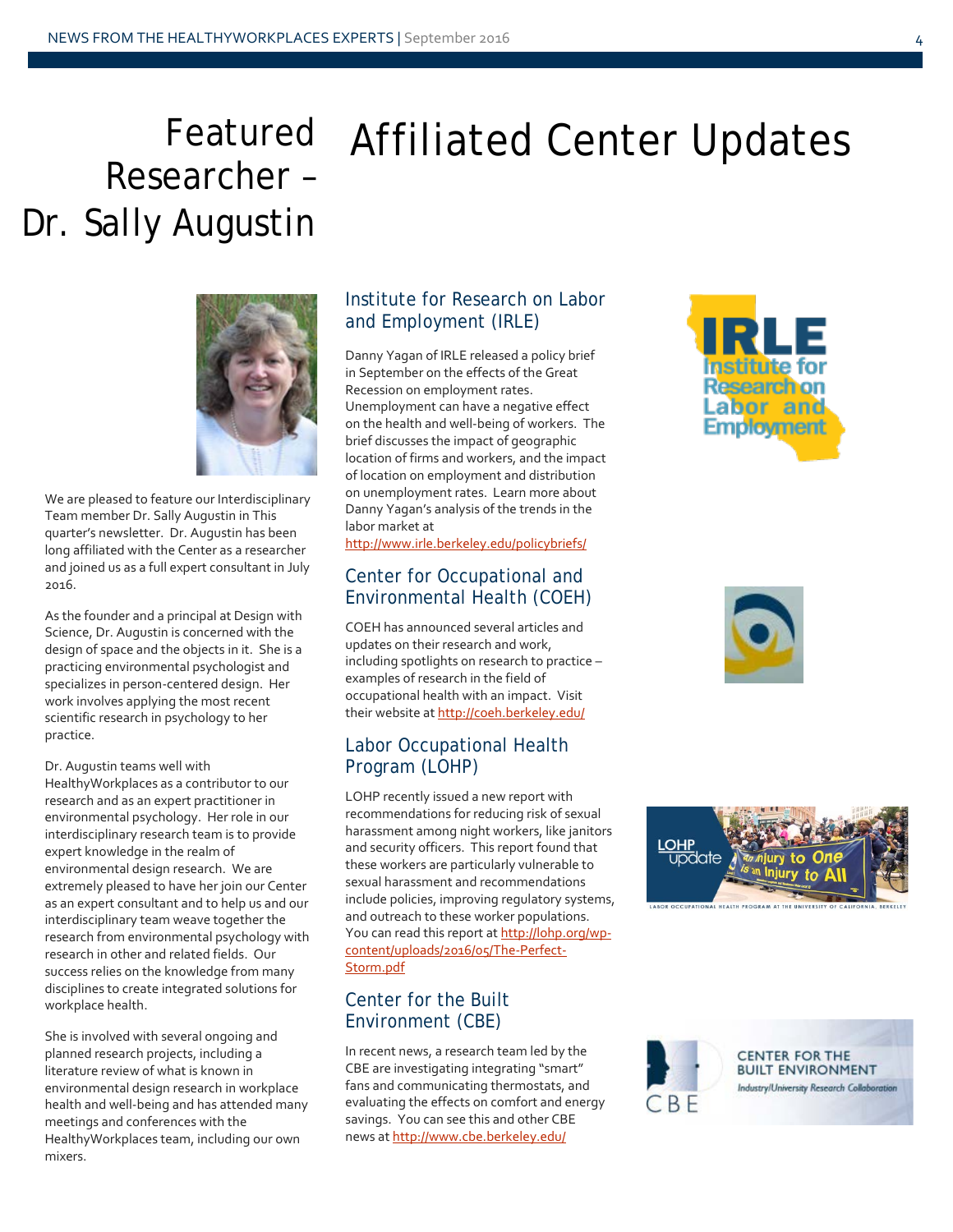## Center Projects

### UC Berkeley Student Survey on Well-Being

INVESTIGATORS: CRISTINA BANKS, SHELDON ZEDECK, ISABELLE THIBAU, MAX PITTMAN The aim of this project is to collect information on graduate student well-being as a function of their study environments.

### Healthy Universities

INVESTIGATORS: INTERDISCIPLINARY RESEARCH TEAMS, CHRISTINA MASLACH, CRISTINA BANKS, SIW TONE INNSTRAND, ISABELLE THIBAU The objective is to create a way to assess the degree to which a university campus embodies a healthy workplace for its students, staff, and faculty, and to provide guidance on how to build or change workplace factors in order to improve their

health and well-being.

### Designing for a Healthy Office

INVESTIGATORS: CAITLIN DECLERCQ, MAX PITTMAN, GALEN CRANZ, CRISTINA BANKS, ISABELLE THIBAU The objective is to explore new ways of designing workspace from the perspective of psychological impact.

### Health and Well-Being **Conferences**

INVESTIGATORS: CRISTINA BANKS, SHELDON ZEDECK, GREGORY LABLANC

This project aims to hold continuing education conferences for practitioners and executives to disseminate the current state of knowledge on how to improve worker health and well-being based on science and practical information on how to translate the scientific knowledge into practice.

### Literature Review – Built Environment and Worker Health

INVESTIGATORS: MAX PITTMAN, SALLY AUGUSTIN, CRISTINA BANKS

The objective is to summarize what is known from the built environment literature to affect worker health and well-being.

### More Details

about ongoing and completed projects are posted on the projects page on our website [http://healthyworkplaces.berkeley.edu/proje](http://healthyworkplaces.berkeley.edu/project/) [ct/](http://healthyworkplaces.berkeley.edu/project/)

## Recent Conferences

## **UC Berkeley Extension**

May 2-4, 2016. University Extension **Innovative Human Resource Leadership for Aspiring Chief HR Officers** Presentation title: "Workforce Planning: Designing for Agility and Sustainability." Cristina Banks presented on workforce planning, organizational attributes, and positive psychological states. More information at [http://extension.berkeley.edu/publicViewHo](http://extension.berkeley.edu/publicViewHome.do?method=load) [me.do?method=load.](http://extension.berkeley.edu/publicViewHome.do?method=load)



July 26, 2016. Presentation title: "The Healthy Workplace." Cristina Banks presented on recent research in personal health and flow back to workplace. She gave examples from the education sector and classrooms. More information at [http://executive.berkeley.edu/.](http://executive.berkeley.edu/)



July 24-29, 2016. Christina Maslach, interdisciplinary team member, was a discussant at a symposium on burnout. More information at

<http://www.icp2016.jp/index.html>



September 14-16, 2016. Cristina Banks presented a session on "Designing Environments for Well-Being: Science and Practice." She presented a framework for understanding psychological needs in the workplace, and presented emerging evidence on designing environments that support well-being and productivity. More information at

[http://fallconf16.businessgrouphealth.org/ag](http://fallconf16.businessgrouphealth.org/agenda/) [enda/.](http://fallconf16.businessgrouphealth.org/agenda/)

*This is not a full list of conferences – please visit our website for a full list of events.*

International **Annual Meeting** 

September 19-23, 2016. Cristina Banks, Isabelle Thibau, and Peiyi Ko attended the Human Factors and Ergonomics Society Annual Meeting. Interdisciplinary Team member David Rempel moderated several panels and participated in discussion groups related to occupational ergonomics at this meeting. More information at [http://www.hfes.org/web/HFESMeetings/201](http://www.hfes.org/web/HFESMeetings/2016annualmeeting.html) [6annualmeeting.html.](http://www.hfes.org/web/HFESMeetings/2016annualmeeting.html)

## Upcoming

October 16-19, 2016 **CoreNet Global Summit 2016 – North America**. [http://www.corenetglobal.org/attend/Philad](http://www.corenetglobal.org/attend/PhiladelphiaSummit2016/index.aspx) [elphiaSummit2016/index.aspx](http://www.corenetglobal.org/attend/PhiladelphiaSummit2016/index.aspx)

October 20-21, 2016 **Health, Wellness & Society**[. http://healthandsociety.com/2016](http://healthandsociety.com/2016-conference) [conference](http://healthandsociety.com/2016-conference)

October 25-26, 2016 2016 **Better Workplace Conference: Making a Difference Through Transformation.**

[http://www.conferenceboard.ca/conf/betterwo](http://www.conferenceboard.ca/conf/betterworkplace/agenda.aspx) [rkplace/agenda.aspx](http://www.conferenceboard.ca/conf/betterworkplace/agenda.aspx)